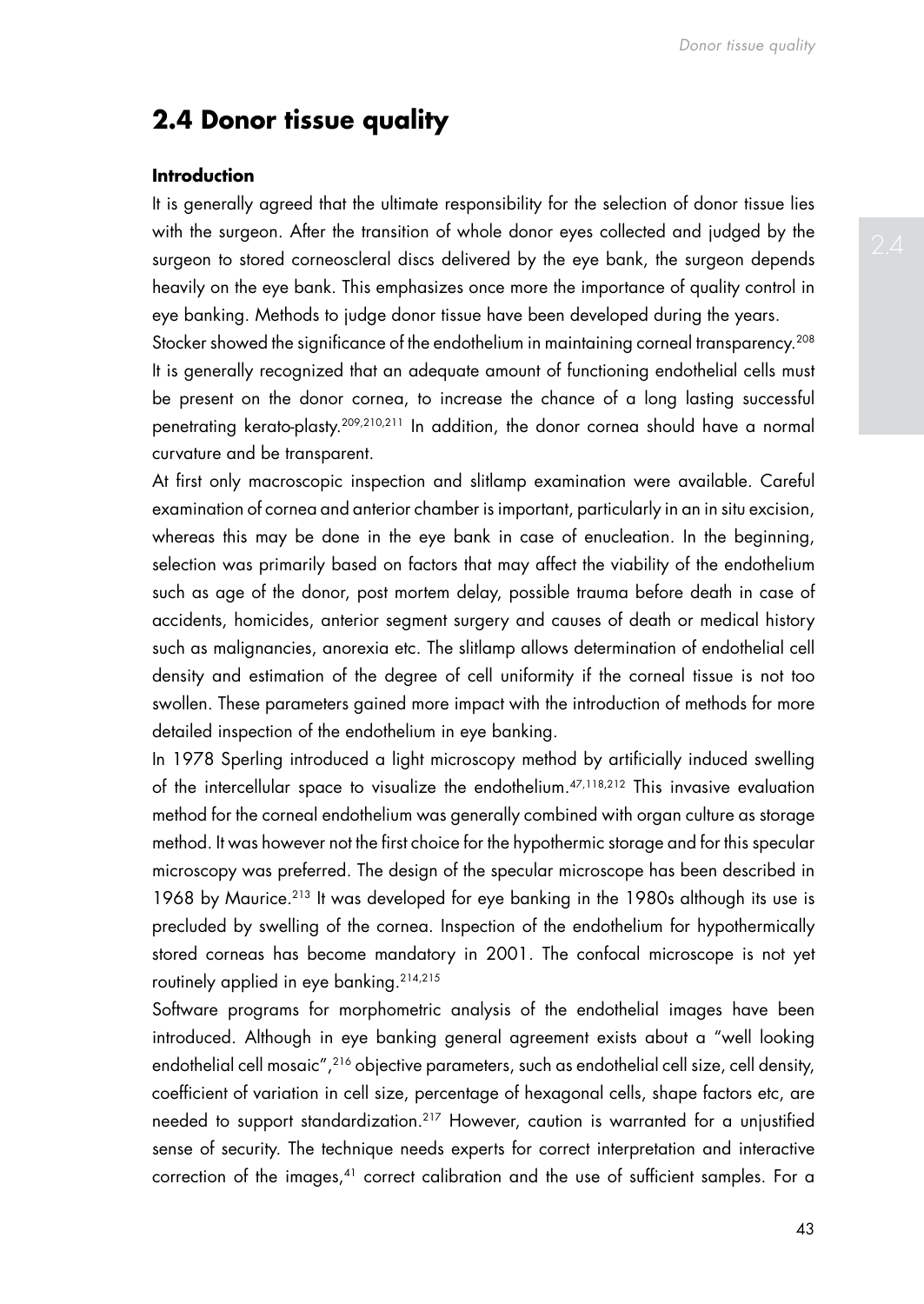correct application, the technique is time consuming and has to be performed in addition to a good examination. The images should be representative for the endothelial surface. Functional tests for the corneal endothelium exist: corneal hydration control test, <sup>218,219</sup> fluorophotometry,<sup>45</sup> investigational perfusion of the cornea<sup>220</sup> and endothelial pump quantification.67,221 In experimental conditions, they are very valuable but they cannot be applied in eye bank conditions as they affect the viability of the corneas. In vivo contact pachymetry reflects alterations in both the endothelial barrier and the pump functions by changes in corneal thickness.223 In vitro maintenance of corneal hydration is disturbed and corneal thickness is meaningless for endothelial function. In addition contact pachymetry in excised corneas is not feasible.<sup>222</sup> Therefore, for the time being, one has to rely on morphometric aspects of the corneal endothelium to estimate the function and the functional reserve as they reflect the stresses and strains that are imposed on the corneal endothelium.

#### **Parameters**

#### *Donor age*

During life the central endothelial cell density (ECD) decreases and so does the variation in cell size, although the linear correlation is weak (see chapter 2.1). For this reason, age limits have been set for donors. No correlation between donor age and graft clarity however has been shown.224,225,226,227,228,229 Corneas from donors older than 70 years of age have maintained transparency for long postoperative time intervals, which indicates that they can withstand preservation and surgery (see chapter 4.3). 230,231 This shows that age alone is a poor criterion for selecting healthy donor endothelium. The preoperative cell count appeared to be of greater importance than age.<sup>232</sup> Evaluation of the corneal endothelium therefore may allow safely extending the donor age criterion by identifying older donors with morphologically normal endothelium. Several eye banks have described a significant proportion of corneas judged suitable for transplantation in the higher age groups albeit it a smaller proportion than in the younger age groups.<sup>233,234,235</sup> By setting a maximum age limit, suitable donor corneas may be missed.

In Europe, the mean age of the donor has been higher for OC stored corneas where inspection of the endothelium was included in the storage procedure and lower for the hypothermically stored corneas. With the routine application of the specular microscope this difference is disappearing.<sup>121,236,237</sup> This indicates that to expand the donor supply eye banks prefer a more direct parameter than age alone. In the Netherlands an upper age limit has been introduced in the recent years to obtain a better yield and to balance the supply of donor tissue with the demand.

Although young donor tissue is preferred because of the high ECD, the minimum age limit is generally set between 2-6 years of age. The small diameter, the thinness, the elasticity and pliability of the very young tissue may cause technical problems for the surgeon. A postoperative myopic shift is ascribed to the steep anterior curvature.<sup>238</sup>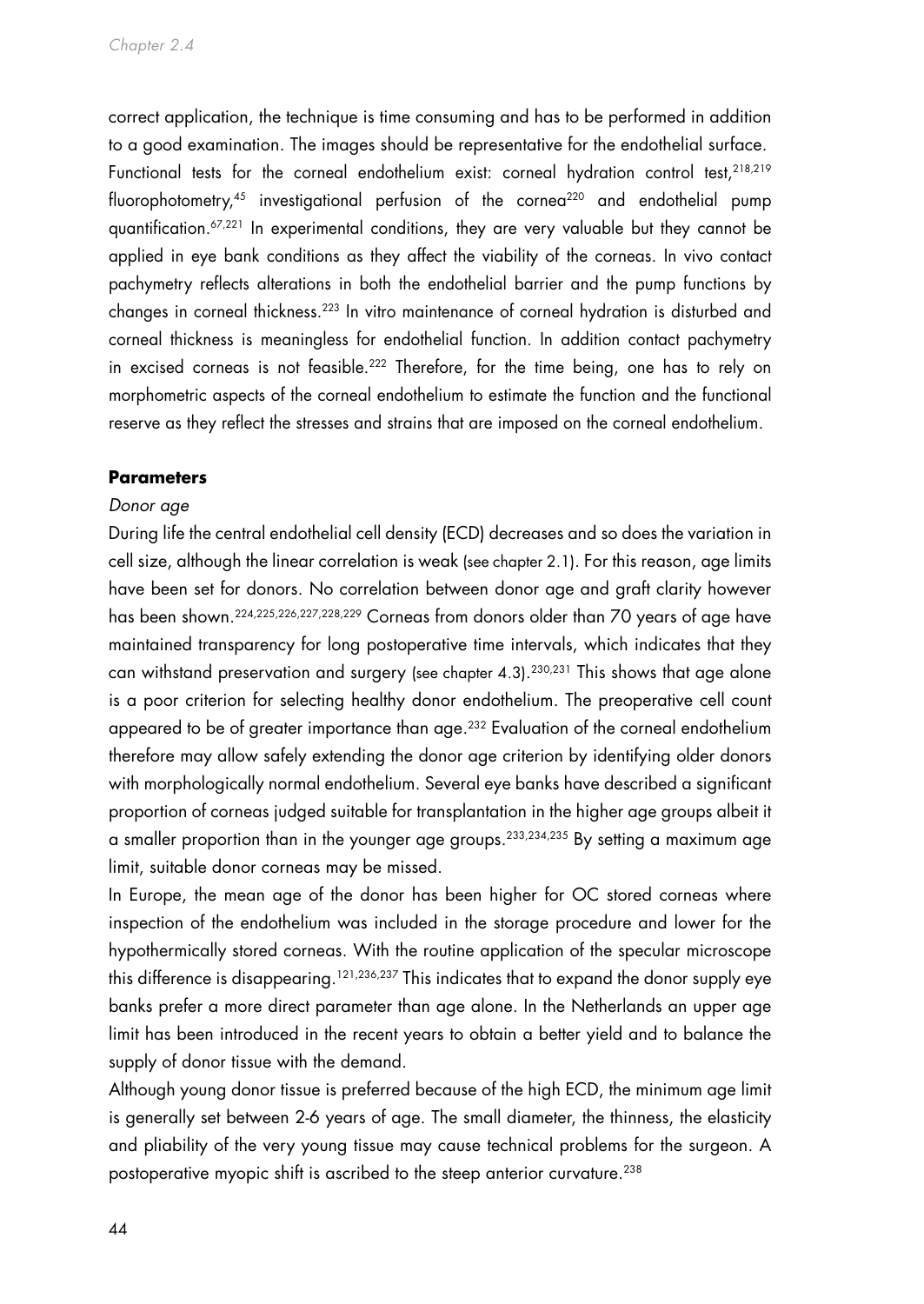#### *Post mortem delay*

Based on the knowledge that the viability of the endothelial layer deteriorates with time, a maximum post mortem period is applied. Endothelial cells facing a stagnant aqueous humour show progressive cell death due to the release of hydrolating enzymes from surrounding tissues.<sup>85</sup> The exact time point where cell changes lead to irreversible failure is unknown. In addition, this process depends on the temperature during post-mortem time, which can be discerned in two periods: the first at room temperature where the hydrolysis increases and the second period at low temperature reducing this process. Both periods may vary in time. This is why a definite cut-off point cannot be defined and time periods from 4 to 48 hours have been accepted.<sup>239</sup>

Damaged and necrotic endothelial cells may be observed by inspection of the corneal endothelium. However, the morphologic parameters do not necessarily reveal all functionally affected cells. The process of cell necrosis may progress during storage.

The mean post mortem delay in Europe for hypothermic stored corneas is lower than that for OC stored corneas because during OC wound healing occurs.<sup>121,240,241</sup> Little relation between time after death until enucleation on the one hand and suitability of corneas for grafting on the other hand has been shown; the relation is even weaker when the transport time to the eye bank is taken into account (non published data Cornea Bank Amsterdam).

#### *Morphology corneal endothelium*

## *a. Endothelial cell density*

Preoperative endothelial cell count is an important determinant for postoperative endothelial cell count.<sup>232</sup> During keratoplasty, endothelial cells get lost.<sup>209</sup> This loss continues and more than 70% cell loss is observed after 15-20 years.211 A mathematical model to describe the fall in endothelial cell density allows an estimation of graft longevity based on cell density at the time of transplantation.<sup>35</sup> It provides a rationale for setting a minimum cell density suitable for keratoplasties involving the endothelium. According to EEBA Standards, 2000 cells/mm2 is considered to be the minimum for long term graft survival. Definite cut-off points however are left to the discretion of the (medical) director of the eye bank as long as studies linking graft outcome with donor cell density are lacking and given the paucity of long-term endothelial cell density data from corneal transplants.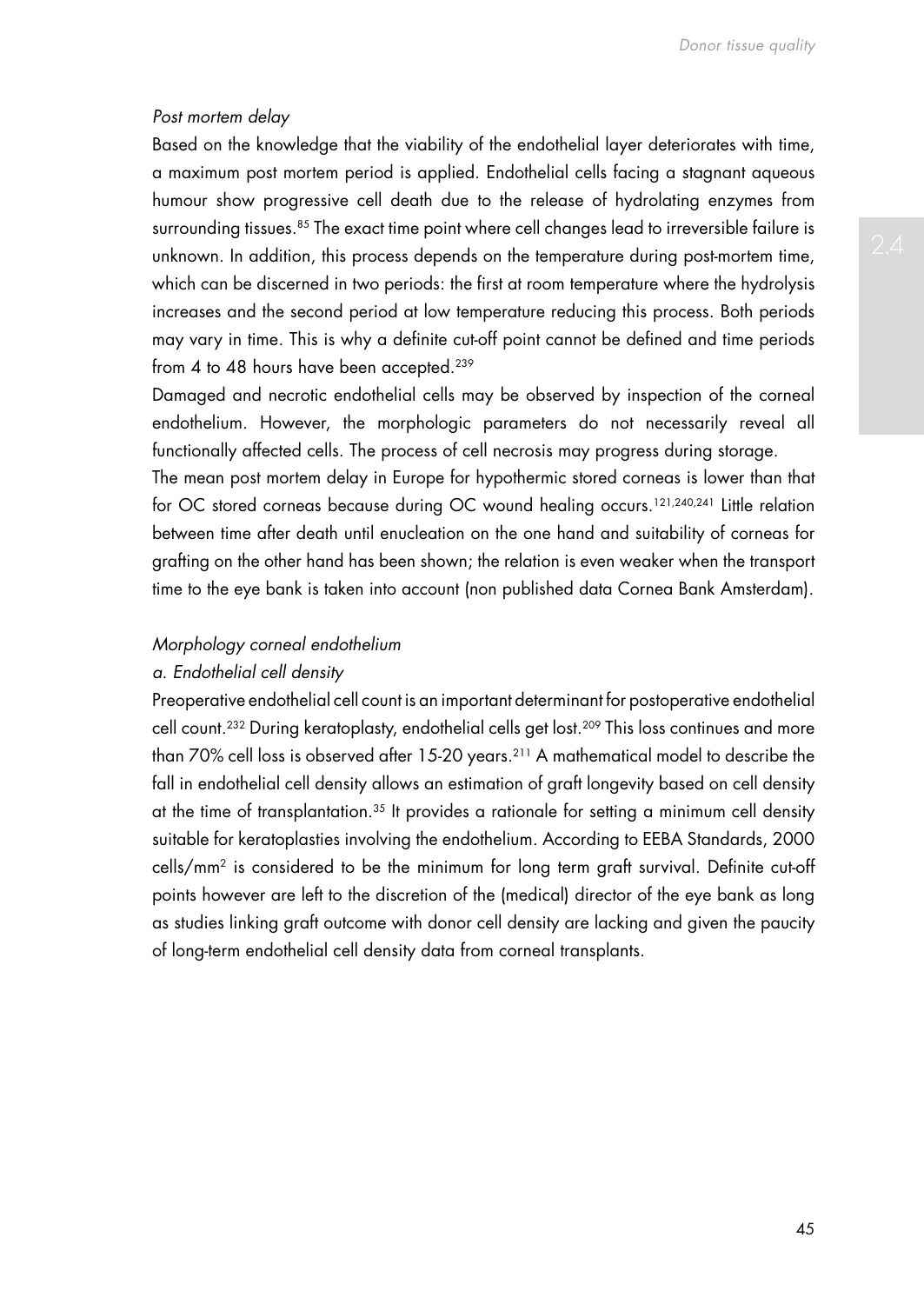

*Figure 12: Specular microscopy, from left to right normal endothelium, moderate and severe polymegathism and pleomorphism.*

## *b. Polymegathism and Pleomorphism*

It has been reported that corneas with considerable polymegathism or pleomorphism (figure 12) have an increased incidence of postsurgical decompensation and a reduced functional reserve.33,37,72 This is the reason why they are considered less suitable as donor tissue. The presence of corneal guttata is also known to reduce endothelial function or functional reserve thus contraindicating the use of these corneas for transplantation.<sup>68,242,243</sup>

As studies linking graft outcome with these parameters are still lacking, definite cut off points are not available and generally left to the discretion of the (medical) director of the eye bank. Moderate to severe forms are generally a contraindication for grafting the endothelium. For anterior lamellar keratoplasty, the mosaic of the corneal endothelium only is a contraindication when the stromal morphology is involved. In case of long lasting corneal guttata or severe forms of polymegathism and pleomorphism secondary changes in the stroma cannot be fully excluded.

With software for morphometric analysis polymegathism and pleomorphism can be described with the coefficient of variation in cell size and the percentage of hexagonal cells.

*c. Endothelial cell loss during preservation*

This parameter is exclusively used with organ cultured corneas. Organ culture may be considered as a stress test. The endothelium of corneas affected pre- or post mortem will significantly loose more cells.<sup>244,245</sup> Also the presence of HSV virus or other microbes may lead to significant endothelial cell death.<sup>166</sup> At the physiological temperature during organ culture endothelial wound healing (see chapter 2.1) takes place and cell loss will be visible either by the presence of reformation figures<sup>113</sup> resulting in a less regular cell mosaic or by a reduced cell density compared to pre storage.<sup>119</sup> The cell loss during preservation is less in the older age donors than in the younger ones.<sup>234</sup>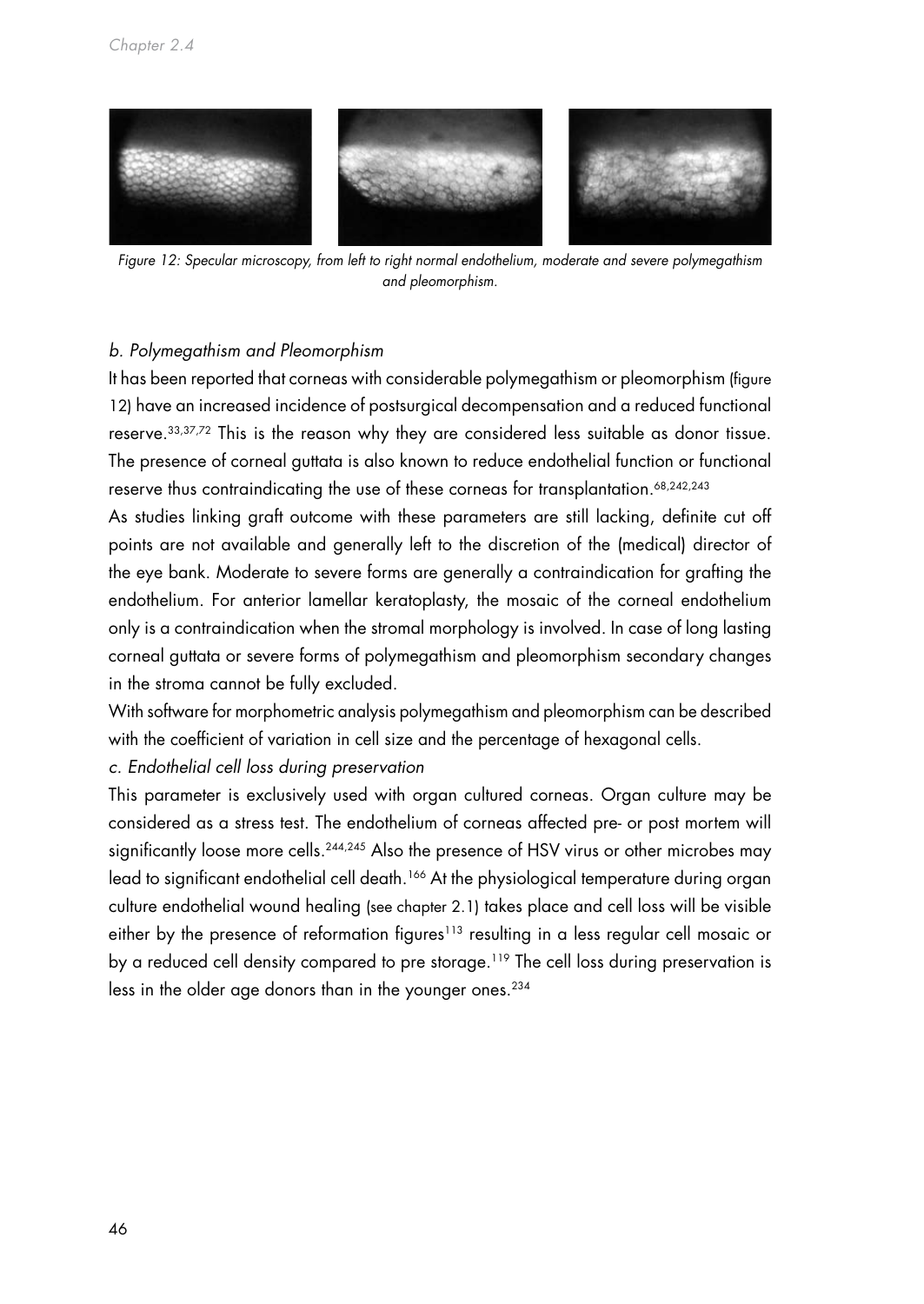# *Endothelial evaluation methods, application and reliability*

# *a. Specular microscopy*

Non contact specular microscopy enables to see unstained endothelial cells and epithelial cells in an eye bank environment,  $246,247,248$  either in the enucleated eye or in the excised cornea in a storage solution, as long as there is no significant corneal edema.249,250 To exclude artefacts associated with the appearance of the endothelium the observation should take place at room temperature. A disadvantage of this method is the limited sample size not allowing an accurate quantitative judgment of the endothelium.<sup>41,239</sup> An advantage is the fact that the images are well recognizable for corneal surgeons because they are used to the endothelial images of their patients (figure 13).



 *Figure 13: Microscopical evaluation of the endothelium. Specular microscopical image (left: light microscopical immage, right: after swelling of the intercellular borders, top = high density, bottom = lower density).*

## *b. Light microscopy*

The endothelial cells are visualised by swelling the intercellular space with a hypotonic solution. This invasive technique takes place under aseptic conditions. It allows the inspection of the entire endothelial surface,<sup>251,252</sup> irrespective of the hydration status of the cornea. The swelling is transient and disappears after a couple of minutes. As it is dependent on the integrity of the cellular membranes, the incidence of no swelling may indicate membrane damage and necrotic cells. Induction of the swelling and the swelling pattern are dependent on storage conditions, such as storage time and storage medium used.<sup>253</sup> The interpretation of swelling pattern and images requires experience. For the corneal surgeon not used to work in an eye bank these images might be very difficult to understand. They differ from the patient's images obtained by specular microscopy or confocal microscopy because the swelling of the intercellular space interferes with the endothelial cell mosaic. The application of a vital stain such as trypan blue preceding the